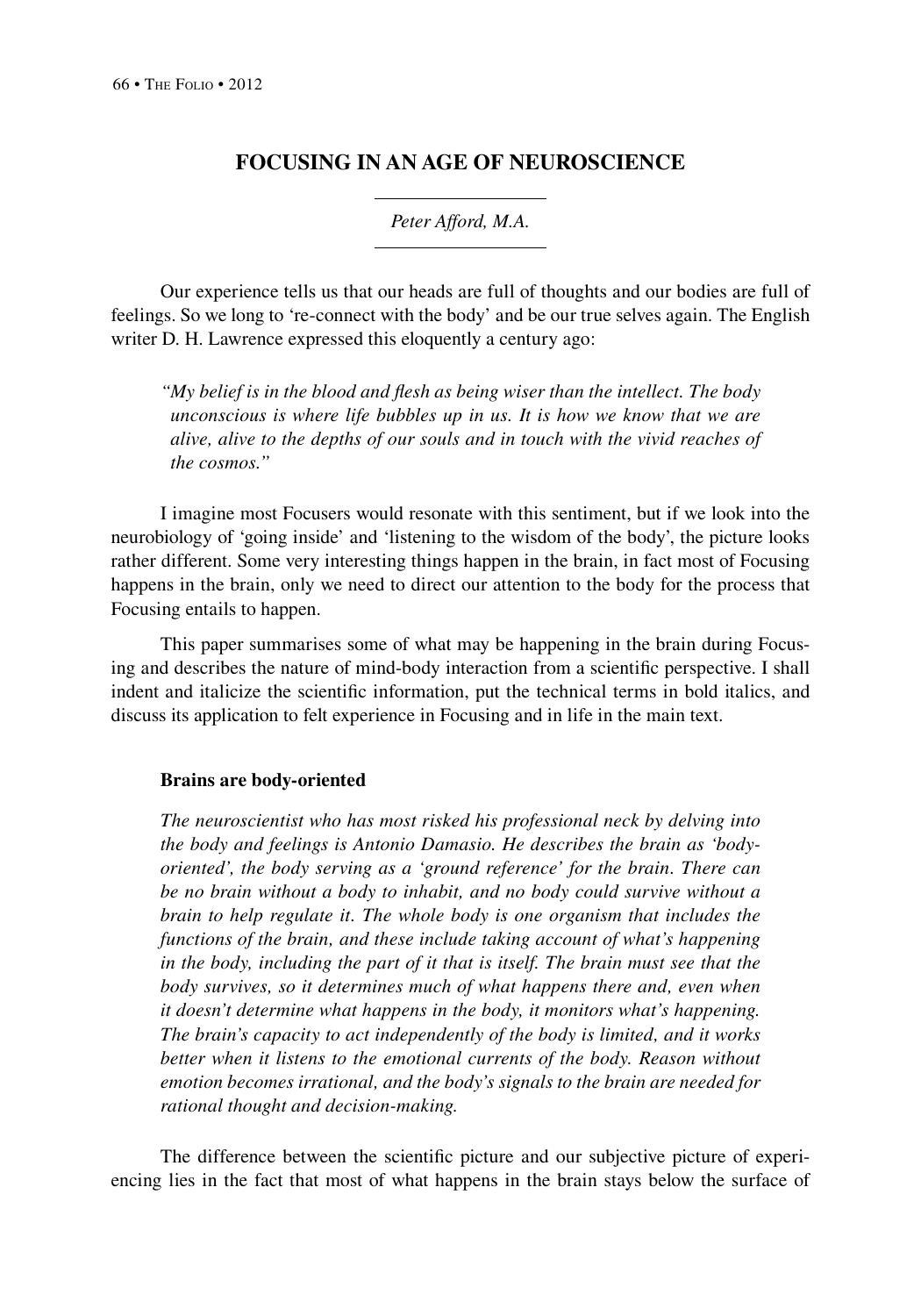consciousness. We are aware of our thinking, but generally not of the processes that lead to our feelings. We simply notice the physiological changes that feelings bring in the body, if indeed we pay attention to them. So it seems to us that feelings and felt senses begin in the body, and maybe, that intuitions arise there too. Usually they don't, they begin in the brain, as will become clear.

# **I am a nervous system**

*The brain is part of the central nervous system which includes the spinal cord that descends from the brainstem. So when we talk about the brain, we are actually well down into the body, it's just that nature has tucked most of it away within the skull, close to the major sense organs and well away from all the stuff sloshing around in the body. The central nervous system connects with the peripheral nervous system along the brainstem and spinal cord, and this 'system', with all its nerves, radiates to every corner of the body, including every single blood vessel. The brain in the head is needed for most things that happen in the body, but not all—for example, reflexes like withdrawing your hand from a flame require only a pain signal from the skin to your spinal cord and a movement signal back to the muscles. The aspect of the central*  and peripheral nervous systems that you cannot directly control is the **auto***nomic nervous system. It looks after sleeping, waking, arousal, heartbeat, breathing, digestion and much more. All these nervous systems—no wonder we get anxious!*

*The central nervous system in humans has the distinction of being the most complex thing yet found in the universe. Comprising a hundred billion neurons—brain cells—and a thousand trillion synapses that 'fire' so neurons can talk to each other, it has over a thousand identifiable areas, all massively interconnected. The brain is flesh that likes to network.*

One thing about the brain that everyone knows is that there are two cerebral hemispheres, left and right. While much pop psychology derived from this anatomical fact belongs on the rubbish heap—such as describing people as left brained or right brained—a mounting body of scientific evidence now points to the significance of the hemispheric division and its relevance to practices like Focusing.

## **The cerebral hemispheres: two minds humming in parallel**

*The anatomical separation of the two hemispheres means that we have two minds working in parallel all the time. Evolution has kept them apart, perhaps so each could develop in its own specialised way. Both hemispheres are always engaged, and both take part in most mental processes. They co-operate so exquisitely that we generally feel comfortable that we are of one mind.*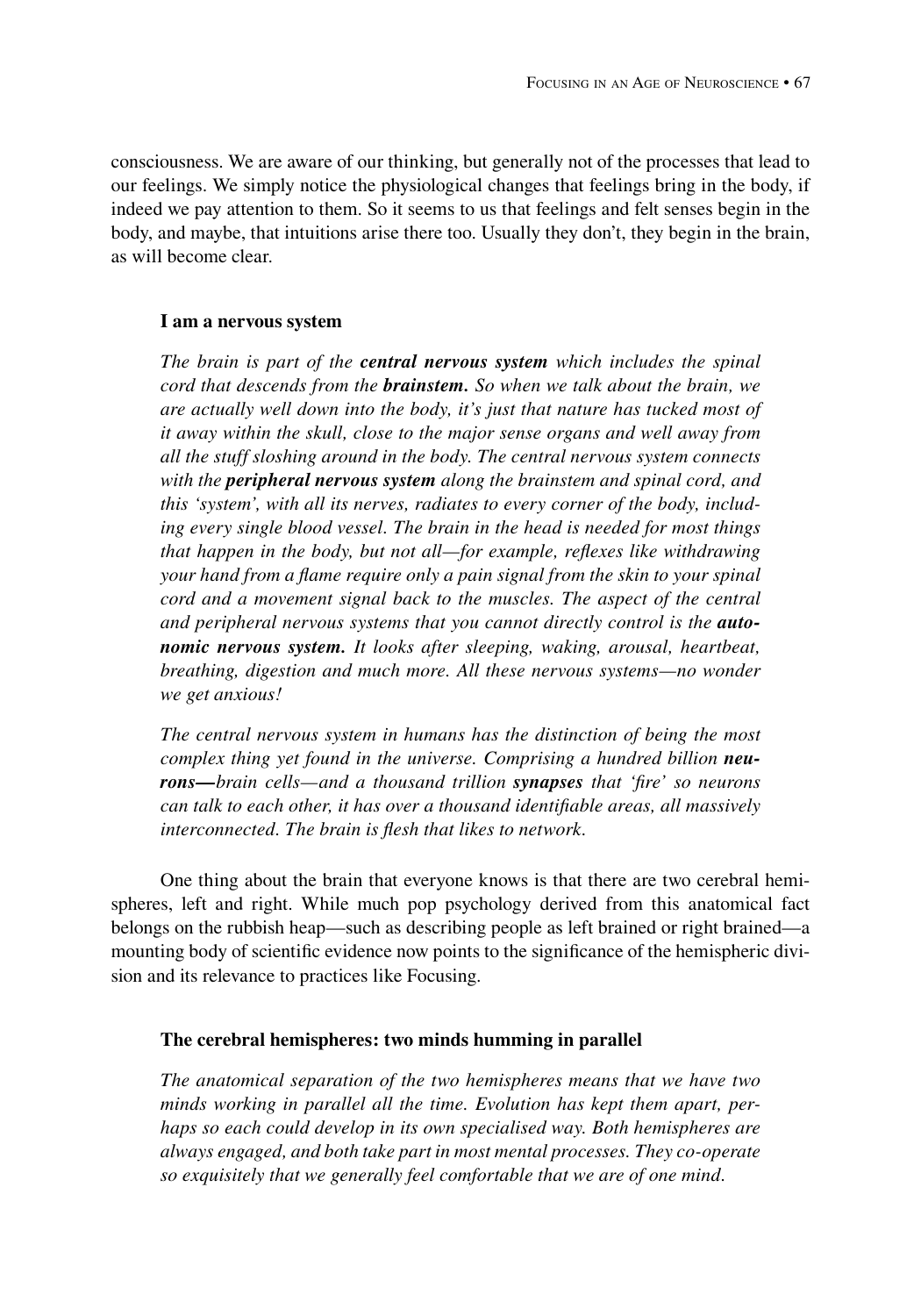*At times of emotional stress, however, we may feel less comfortable—"I'm in two minds about this" or "I wish I could stop feeling like this", for example. Such inner conflicts may reflect the different roles the two hemispheres play. While the right hemisphere gives us our sense of the body as a living experience of connectedness with ourselves and others, the left hemisphere stands back in a virtual world of representations it can analyse and manipulate. The right hemisphere deals with what is implicit, the left with what is explicit. The activity of the right hemisphere is less conscious, that of the left more conscious. The right hemisphere is needed for doing new and unfamiliar things, the left for doing what is known and routine.*

A book published in 2010, *The Master and His Emissary* by Iain McGilchrist, a Scottish psychiatrist and academic, summarises a mass of research evidence about the differences between the two hemispheres, linking this with philosophy and culture. His thesis is that the right hemisphere is the 'master' whose 'emissary', the left hemisphere, has wandered off so far on its own track that it has forgotten who the master is, thereby betraying him. I shall refer often to McGilchrist's ideas here. Whilst he avoids the subject of psychological and spiritual practices that might return the emissary to his master, it seems to me that Focusing is an excellent practice for doing so. And I think the subjective experience of Focusing can help us in understanding the complex issues his work raises.

Let's work our way through what we do in Focusing. Science cannot tell us everything about our felt experiencing, and it probably never will. But it has come far enough in recent years to offer a fresh understanding of our inner processes of feeling, thinking and Focusing.

# **Turning attention to the body**

Focusing begins with re-directing our attention into the body. However the decision to pay attention in the body, and the whole process of paying attention (to anything), happens in the brain. So Focusing starts in the brain. And, while Focusing is obviously a highly evolved way to engage the human mind, it requires some evolutionarily old areas of the brain to fire up.

#### **Vertical neural architecture: cortex and subcortex**

*The human brain is the outcome of a long evolutionary process reflected in the anatomical layers that have grown one on top of the other. The lower layers appeared first in evolution, the higher layers more recently. But the lower layers never stopped evolving and now participate in activities that did not exist when their structure first formed.*

*Start by picturing just two layers. The familiar wrinkly stuff of brain images is the top layer, the cortex—Latin for covering. The bottom layer is everything*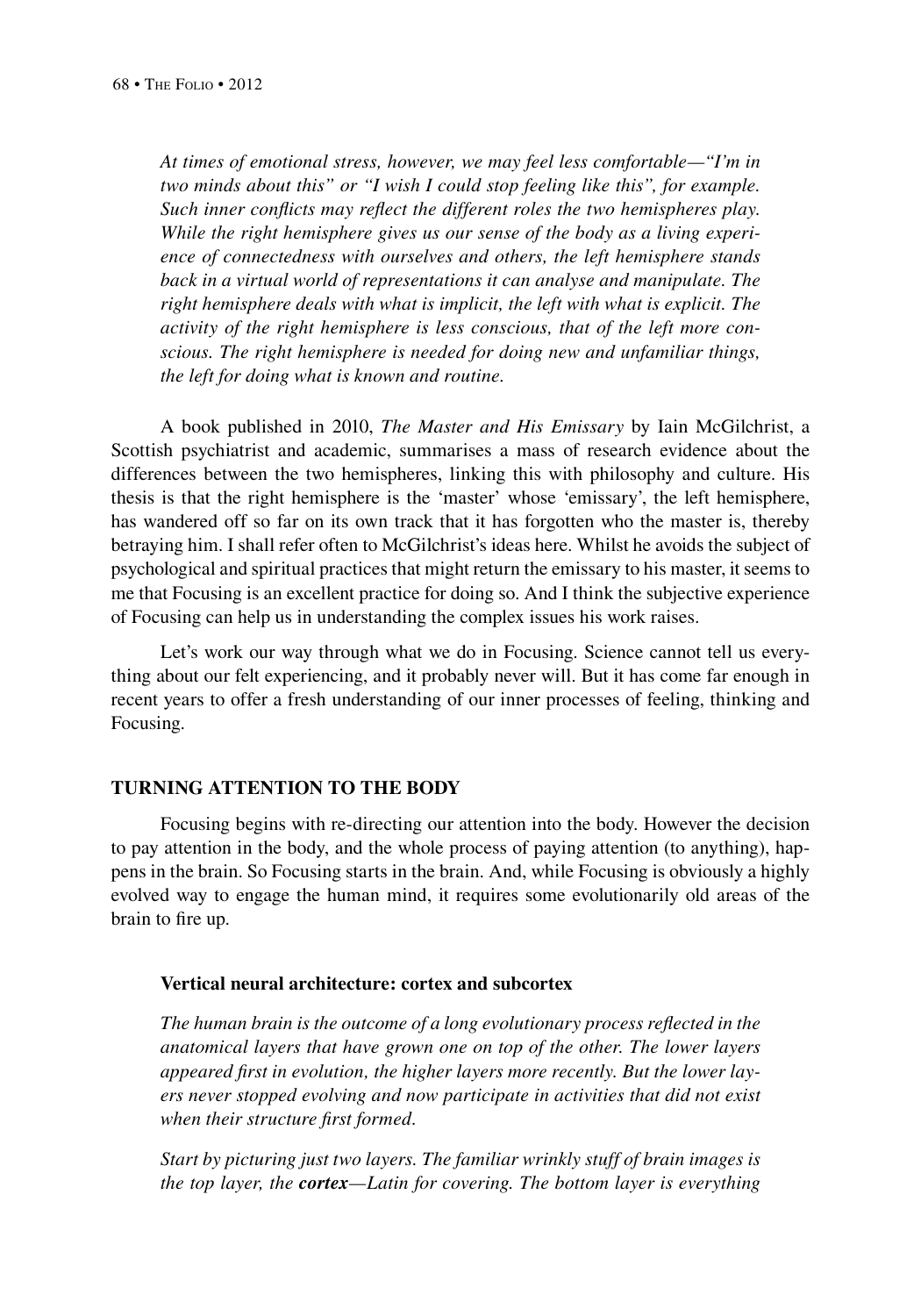*underneath the cortex, the subcortex. The bottom of this bottom layer is the brainstem which becomes the spinal cord extending down into the body. It regulates the body (heartbeat, breathing, sleeping, waking etc.), the autonomic things outside awareness. So-called 'brain-dead' patients have their brainstems keeping their body going even though the rest of the brain—the person—has stopped.*

*Above the brainstem are areas known collectively as the limbic system that are involved in emotion. These include the well-known amygdala that generates stress and anxiety, and the hippocampus that is involved in narrative memory. Above the limbic areas is the cortex. Directly above is the paleocortex—paleo for old—that includes two areas important for this discussion, the <i>insula* and *the cingulate. And above that the neocortex—neo for new—arranged in four lobes: occipital at the back for vision, temporal at the side for hearing and speech, parietal above the temporal for mapping the body, and the frontal lobes that enable all the really clever things that humans do—poetry, philosophy, Focusing, for example.*

*Or alternatively, you could picture the brain's structure in three layers, the socalled 'triune' brain, by dividing the subcortex into the 'reptilian' brain of the brainstem and the 'mammalian' brain of the limbic system. The human brain is the cortex above. This schema is useful in learning neural architecture, but scientifically inaccurate, as reptiles have some limbic areas, and dogs and cats have some cortex—though less than we do.*

The decision to direct attention to the body begins in the frontal lobes, but doing so fires up the insula, involved in monitoring the body, and the cingulate, involved in emotional attention, in the paleocortex. It also requires the brainstem, as connections to and from the body pass through it, and this area generates the 'here and now' aspect of consciousness. So there is a paradox: a brain that wants to develop consciousness with cutting edge practices like Focusing has to enlist the help of evolutionarily older areas rooted in emotion and the body.

Turning attention to the body also requires the left hemisphere to leave its virtual world to give precedence to the connectedness of the right hemisphere.

#### **Horizontal neural architecture: left and right hemispheres**

*Everything above the brainstem is divided between right and left hemispheres. The amygdala, for example, is really the amygdalae—one on the right and one on the left. The two sides are linked. Cortical areas are joined by the corpus callosum, which connects just 2% of neurons on either side, illustrating the degree of separation. It enables each side to know what the other is doing, but it also enables one side to inhibit the other.*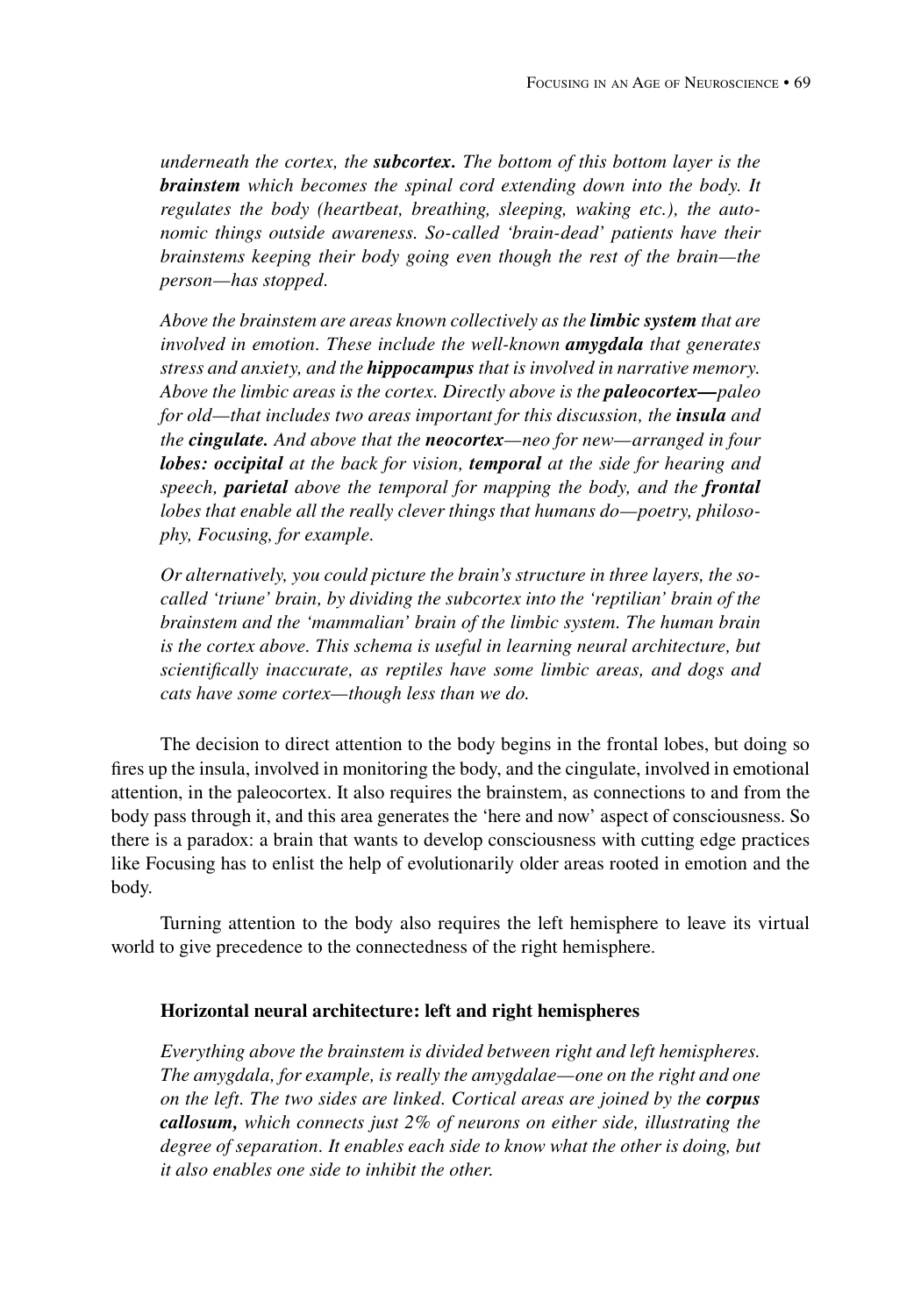*The hemispheres are asymmetric in various ways. The left is better at inhibiting the right than vice versa—hence, perhaps, the ease with which we can suppress feelings. The right has more connections between the different areas within it, enabling integration of their functions, while the left has more connections within each area, enabling specialisation of each function. And the right hemisphere is more connected to the subcortical areas below, and therefore to the body, than is the left. So the left hemisphere says "I have a body", while the right says "I am my body".*

*Most forms of attention are handled by the right hemisphere, but focused attention is the preserve of the left. McGilchrist argues that the primary difference between the two is that the left does focused attention on one thing, while the right does global attention to the body and the environment. He gives the example of a bird pecking at grain it wants to eat: its left hemisphere focuses on the grain while the right keeps a look out for predators and danger. These are very different attentional tasks, making the specialisation of the two hemispheres an evolutionary advantage.*

*The majority of people, including many left-handed people, follow this leftright pattern, but not everyone does. Some people have their hemispheres reversed, and others do not follow a clear pattern of hemispheric specialisation at all. Nature creates exceptions to every rule.*

In Focusing, we use the right hemisphere's body connectedness, and it seems that we use both hemispheres' attentional styles—global attention for whatever inside wants attention, focused attention for holding it in mind. Focusing is an integrative practice, one that returns the emissary to a proper relationship with the master.

Damasio says the mind usually "draws a veil" over the inner workings of the body so that we can attend to the world around us. Focusing pierces that veil. It can seem an odd thing to do if you are not used to doing it.

#### **Sensing into the body**

There are two common ways to begin Focusing. One is to sense within the body and see what 'wants' our attention. We become aware of feelings and sensations that perhaps we had not noticed before—although our brain might have noticed them without passing the message on to our conscious awareness. This part of Focusing very much happens in the body—our physiological reality, a tightness here, or heaviness there, or a sense of wanting to cry.

But to notice bodily feelings and sensations consciously, we are back in the frontal lobes. And because the right hemisphere is specialised for everything to do with body and feeling, the firing patterns in the brain may be different from, for example, when we are writing emails or discussing politics with a friend, which require more from the left hemi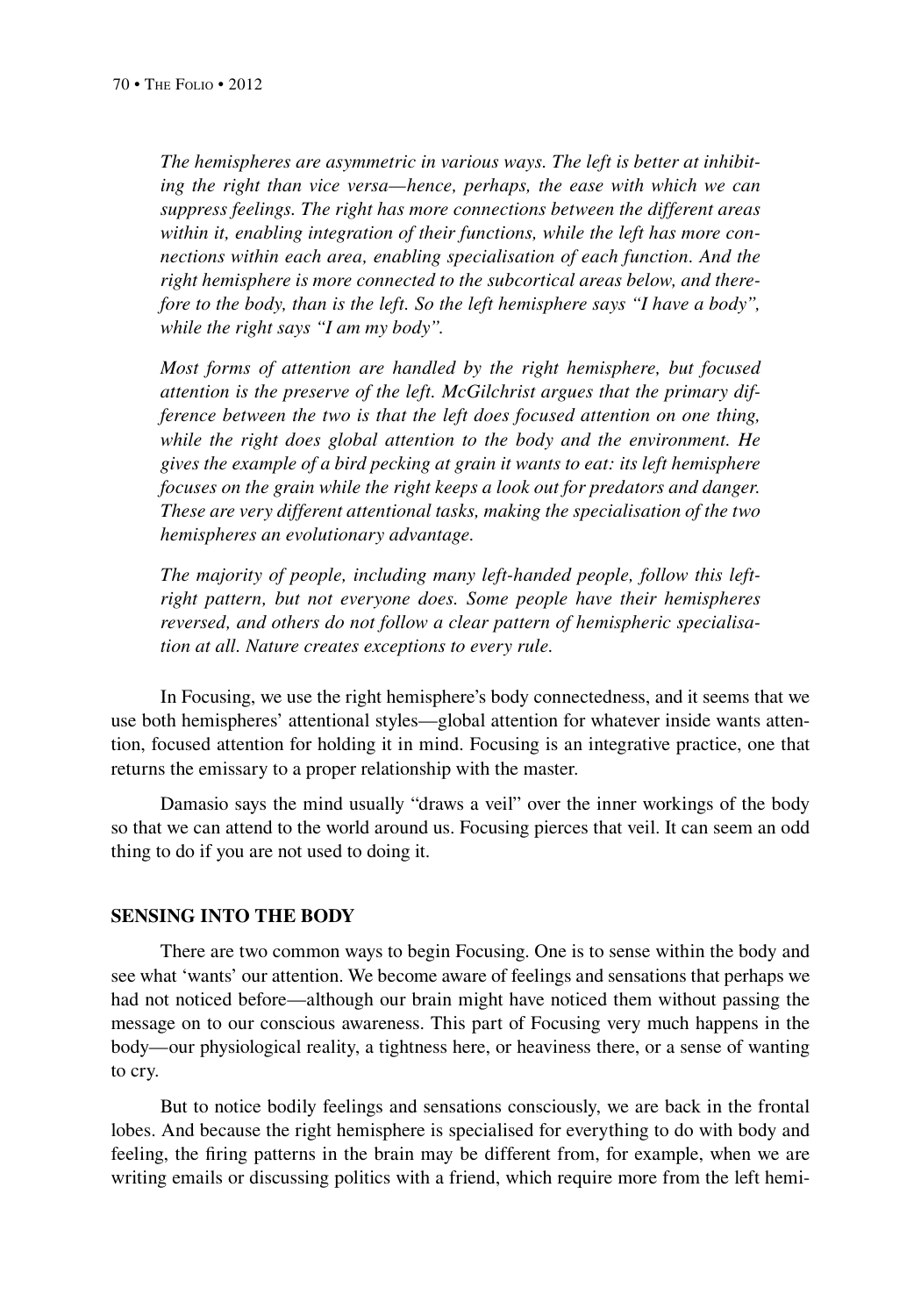sphere. If you put your head in a brain scanner while you Focused, the resulting neural imaging might illustrate this. The frontal lobes have switched to watching processes arising in the right hemisphere, including its mapping of the inside of the body. There's a lot going on inside to sense into.

## **Physiological change in the viscera and internal milieu**

*Muscles contract (tense) and let go (relax). They are not only to be found in our arms and legs, but also within the torso; for example, the major muscle of emotional control is the diaphragm that allows us to hold our breath. The rate of breathing and its depth changes. Heartbeat speeds up and slows down, and blood vessels constrict and dilate to alter the pressure of the blood being pumped around in different areas of the body. Digestion in the intestines stops and starts.*

*The term viscera refers to the major organs—heart, lungs, gut, liver, pancreas—and other aspects of bodily life such as the mouth, tongue, throat, endocrine glands, skin and blood. So when we talk of 'visceral' feelings, many things about the body are implied. The brain also senses the internal milieu, meaning the liquid that all body cells inhabit.*

The second way to start Focusing is to have a topic, and to allow a felt sense to form in the body for 'the whole thing about it'. Here, we start in the brain by thinking about and imaging the topic, maybe saying something about it, and then look to the body. The brain will have changed something there by cogitating on the topic.

# **How the brain changes the body**

*Most emotional changes in the body, and most bodily movements, are triggered in the brain. It is here that changes in the environment are perceived and appraised for their significance, especially changes perceived by the global attention of the right hemisphere. It may not seem like this to us, because the appraising and triggering happen out of awareness, or before we become aware. Many aspects of bodily life are regulated by the autonomic nervous system outside our direct control, such as going to sleep and becoming sexually aroused—though we can have an indirect influence on them.*

*So it is the brain that changes heartbeat and blood pressure, breathing, the intestines tensing or relaxing. The brain triggers these changes via the electrical route of nerve pathways, and the chemical route of releasing hormones into the bloodstream, known as the endocrine system. At the same time, the brain changes itself, creating altered cognitive states and abilities to recall things, even altering the maps it makes of the body before the body alters them.*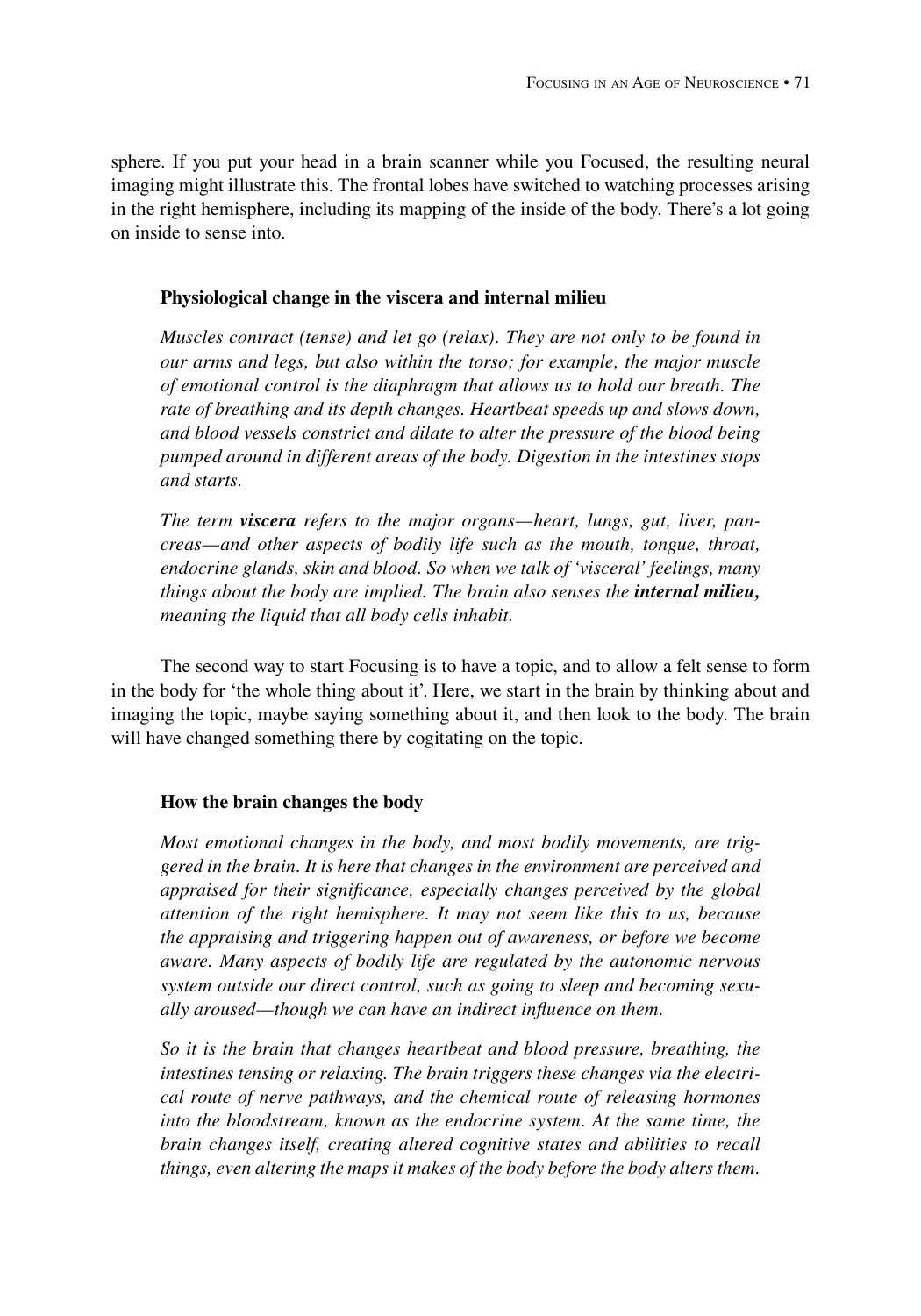*It was once thought that the glands in the body operated independently, but it is now understood that the brain is the master gland. The hypothalamus in the limbic system secretes an array of hormones that tell the pituitary gland (in the brain) to tell the glands in the body to release hormones—such as the adrenal glands that release cortisol when we get stressed.*

*All this doesn't mean that the brain is a command centre controlling every little thing. Rather, it sends out general signals about the need for change, and then what actually transpires is largely determined by the body*.

So my brain is changing my body, I am not changing it. I do not have as much power to change my body as I might wish. My frontal cortex, where my conscious awareness of myself resides, struggles to replace my bad feelings with good ones, because it is my subcortex that is triggering those feelings.

#### **How the body changes the brain**

*While the brain triggers changes in the body, how those changes unfold in practice is determined by the body. The duration and intensity of an emotional state is largely determined by the body. And the body then signals what happens in it back to the brain—via the neural route of the peripheral nervous system, and the chemical route of the hormones and peptides that are released into the bloodstream and that find their way into the brain.*

*Examples of the body changing the brain . . . when you have eaten a certain amount, your intestines tell the hypothalamus in the limbic system that they are now full, the hypothalamus passes the message on to the frontal cortex, and you then have the opportunity to decide to stop eating. If you take betablockers for anxiety, they act on the heart, slowing it down; the heart tells the brain it's slowed, and the brain concludes that there's less cause to be anxious. And you can deliberately calm your mind via your body: if you slow down and deepen your breathing (breathing is unusual in being both autonomically and consciously controlled), your brain will hear of it from the lungs and change its cognitive state so that you experience your mind as calmer.*

*An interesting piece of anatomy: there are more efferent nerves leading from the body to the brain than afferent ones leading from the brain to the body. In the case of the vagus nerve between the brainstem and the intestines that plays a big role in how we feel in our guts, the proportion is 80% efferent and 20% afferent. This is because the changes that the brain signals are general in nature, whilst the changes the body signals are specific and complex.*

So the brain changes the body and the body changes the brain in a complex process of interaction. The brain is kept up to date with bodily life, whether we are aware of it or not.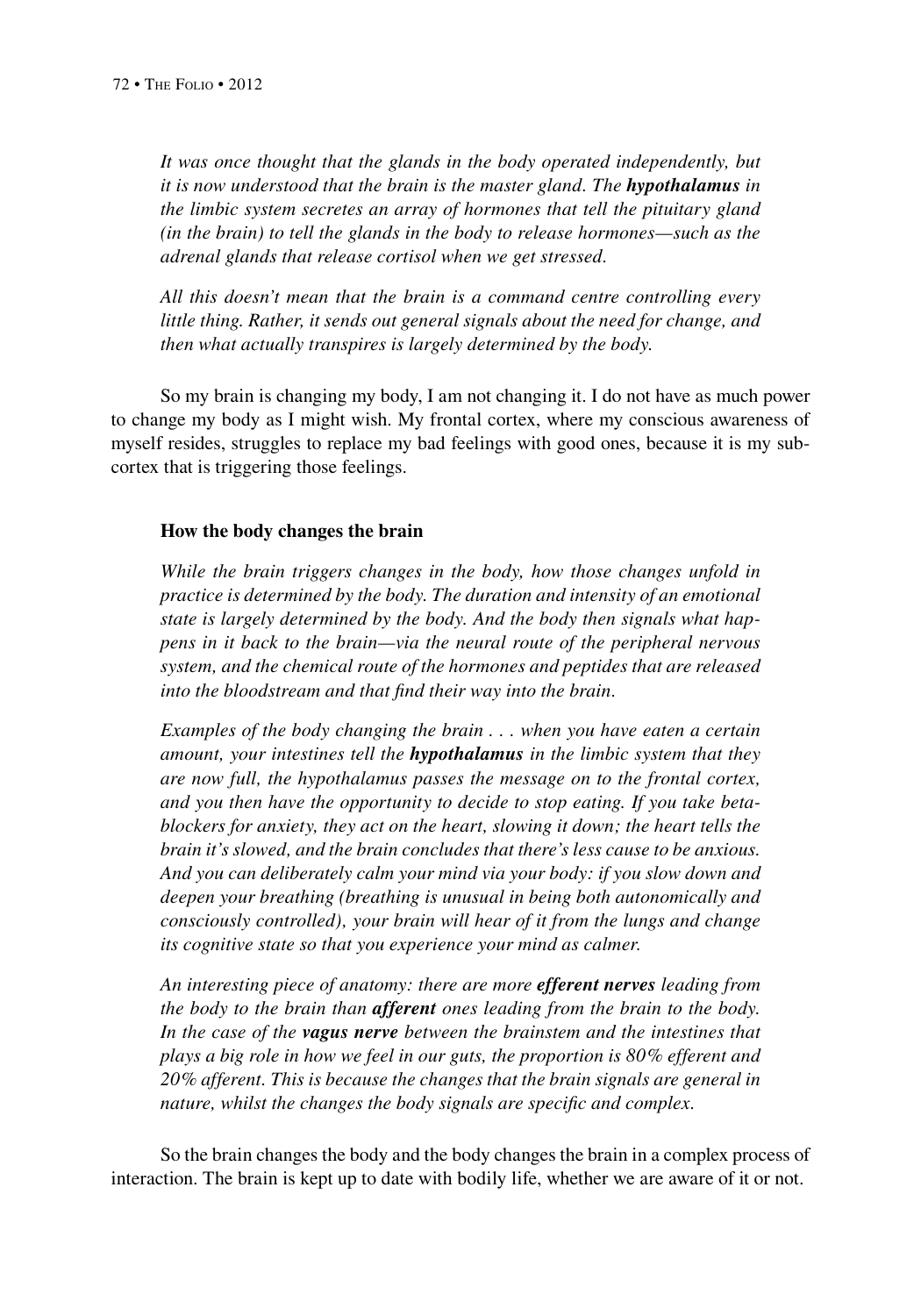## **Finding a felt sense and getting a handle**

What is quite extraordinary is how the brain can receive a mass of signals of a myriad of things changing all over the body and then present something to my conscious awareness that seems like one thing—such as a heaviness in my upper body, or a knottedness in my lower half. An image may form in my mind's eye, as if all the changes to heartbeat, breathing, hormones in the blood, constriction and dilation of blood vessels and so on amounted to this one thing that I can name, communicate and focus on. Amazing!

#### **How the brain maps the body**

*The brain 'maps' the changing state of the body in a number of brain areas, starting with the brainstem and moving up into the insula and then the somatosensory cortex, an area of the parietal lobes. Each area has a topographically organised map of the body, so specific neurons fire in response to signals from particular parts of the body. Different areas map different things. For example, signals from your hand when someone touches it affectionately go to a different brain area than the signals from the same hand when you pick up an object. The different aspects of body mapping are combined in the frontal cortex which acts as an association area. Here there is an increasing level of abstraction, so that as you think about what you sense in the body so you may reduce your attention to the fresh signals coming from the body. Damasio says body mapping is dynamic and normally unconscious.*

*The skin and limbs are mapped on the contralateral side of the brain so, for example, your left arm is mapped in your right hemisphere. But the inside of the body—the viscera and internal milieu—is mapped only in the right hemisphere, so only this side of the brain has an image of the whole body. This is a living image of our emotional experience, in continual flux. The right hemisphere offers a sense of the body as something we 'live', a part of our identity. It is where we meet the world.*

*The brain's mapping of the body can lead to some strange phenomena. One is the experience of a 'phantom' limb after the real limb has been amputated. Another is that after strokes in the right hemisphere where patients are unable to move their left arm, a minority of them then deny their paralysis. Even more bizarre are the stroke patients who deny that their left arm is theirs —"doctor, this is my mother's arm". The same thing does not happen with the right arm after brain damage in the left hemisphere—because only the right hemisphere maps the viscera.*

So there is the actual body and the mapped body—and several versions of the latter. It is the mapped body that enables us to experience a *felt sense*, and this all comes together in the frontal cortex.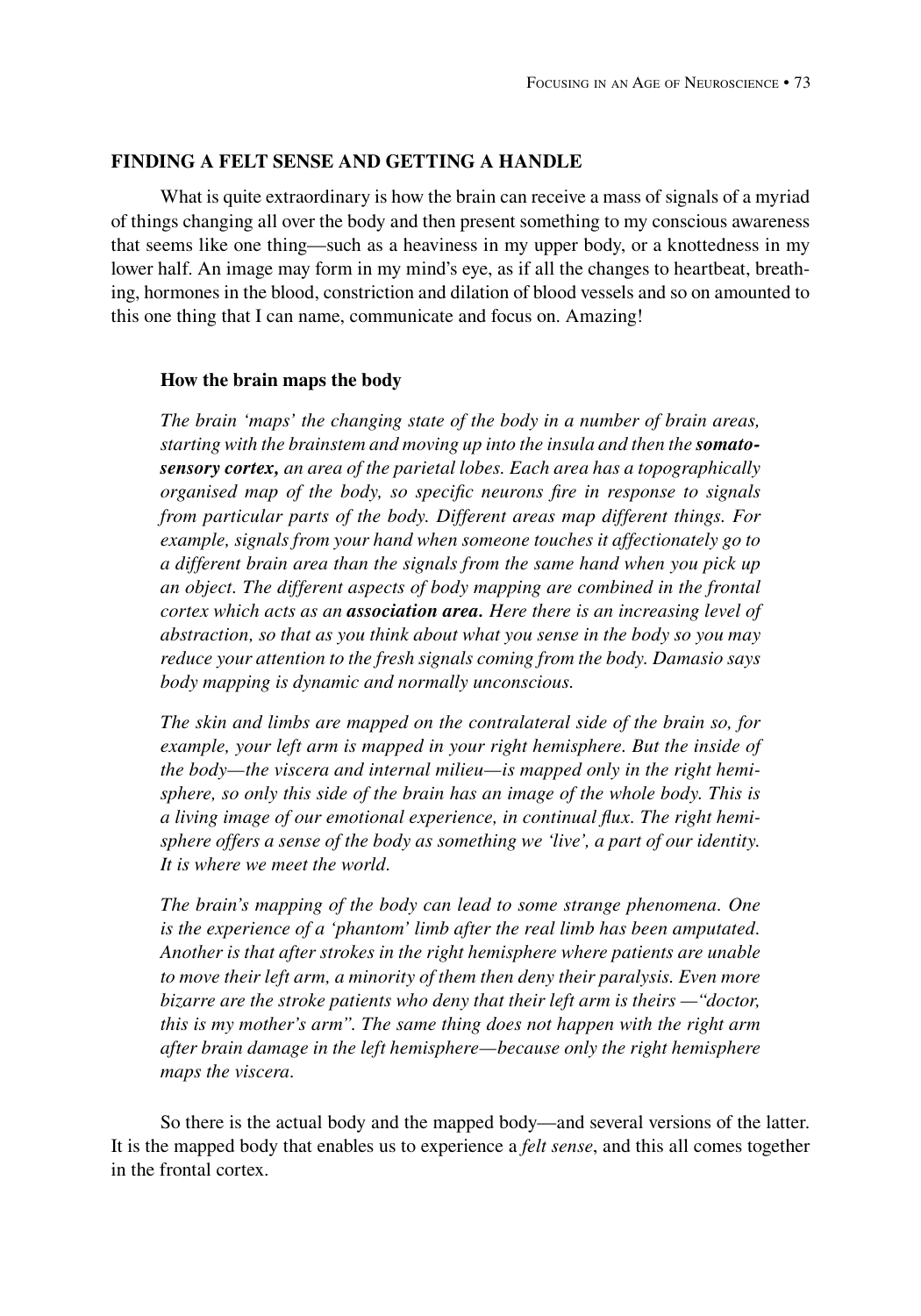## **Interoception**

*Interoception refers to the brain's perception and mapping of what's happening inside the body, and the insula and cingulate are associated with it. Contrast it with proprioception, which is the mapping of the relative position of the limbs (such as knowing that you have your legs crossed when you're sitting so that when you stand up you first uncross them to avoid falling over), and the kinaesthetic sense, which is about the body's movement in space. So interoception is about what's happening in the viscera and the internal milieu.*

*Interoception and body mapping are the basis of having feelings. Damasio uses 'emotion' to refer to what actually happens in the body and 'feeling' to refer to the brain's mapping of those emotions. This seems sensible, for we talk about our feelings without necessarily experiencing the emotion in the body that underlies them at the same time.*

Finding a felt sense involves interoception to gauge the inner state of the body. Neuroscientists even talk of it as an unclear sense—we know we are emotional but we struggle to name the emotion. As Focusers know, time and space are sometimes needed to name what is felt. In Wholebody Focusing we use proprioceptive and kinaesthetic senses as well as the interoceptive one. Perhaps using all three senses makes the felt sense more accessible than just one, hence the popularity of Wholebody Focusing.

Experiencing a felt sense means combining the right hemisphere's more unconscious processing of feeling and body state with the left hemisphere's capacity to categorise and name things. Finding a handle is probably the left hemisphere trying to make sense of what's going on in the right hemisphere. Putting a handle word that doesn't fit on a felt sense might be a left hemisphere move, whereas allowing a handle word to appear spontaneously might be a right hemisphere one. While language is generally associated with the left hemisphere, the right has some language of its own. When the *handle word* seems an unusual use of language, the right hemisphere may have spoken.

Do felt senses have to be bodily sensations? Some felt senses come in the head or the limbs, others seem to be throughout the body, and some Focusers report them being outside the body. Gendlin includes physical sensations like a tight chest or a heaviness in the stomach as examples of felt senses, but he also talks of felt senses as fleeting aspects of experience, as if they had no physical substrate. His description of the felt sense being about the whole of a situation reflects the right hemisphere's wholistic take on what is happening.

## **Feelings in the head: 'as if' feelings and somatic markers**

*Damasio says a lot of things about feelings that make sense. Because the brain maps emotional states and enables sufficient abstraction that we can think about our feelings, it can also recall past feelings without necessarily having to generate the corresponding emotional state in the body, there and*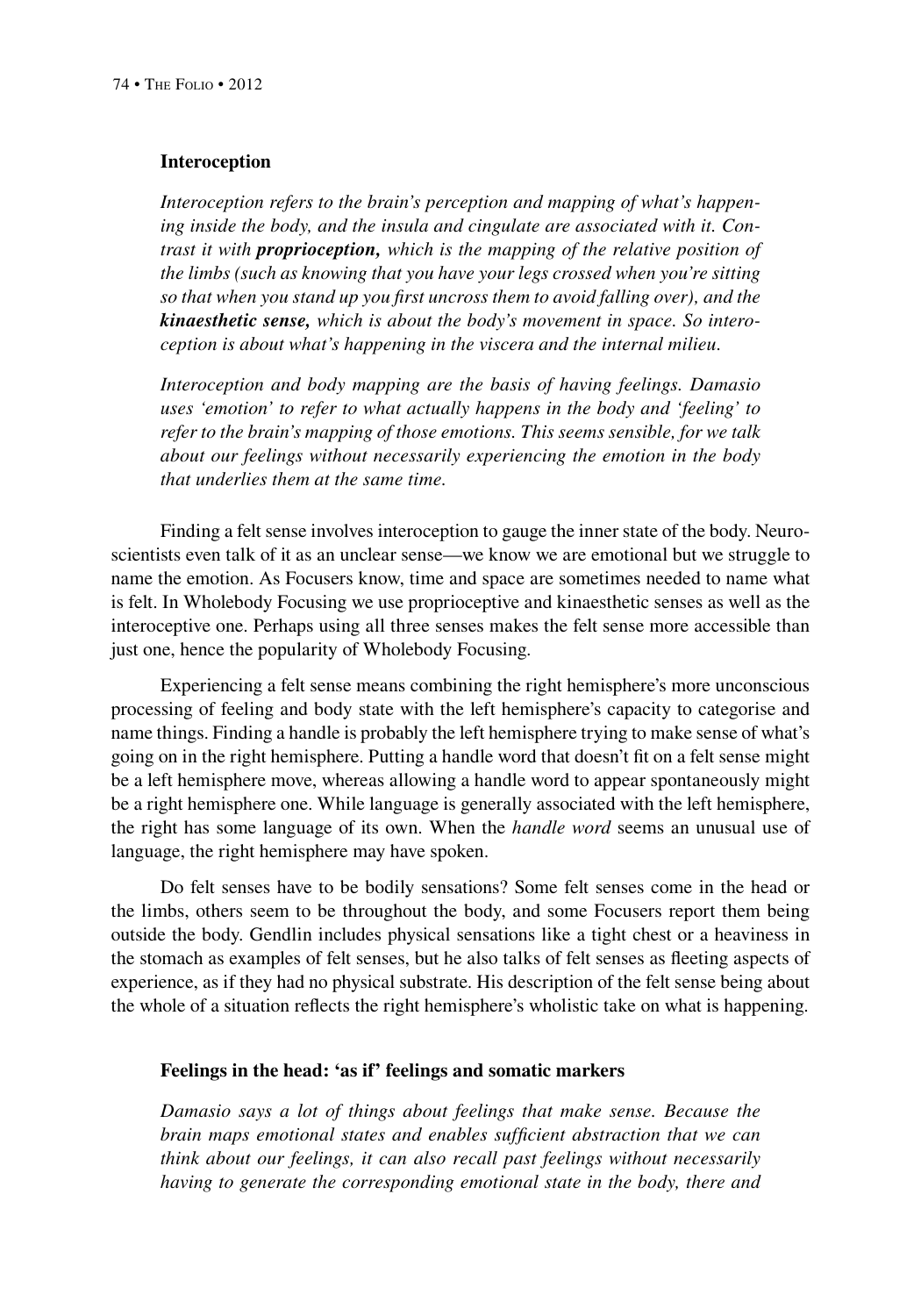*then, every time. Instead it can refine its cognitive activity to take into account what we have experienced in the past. He calls these 'as if' feelings—as if we were experiencing them now in the body. He also talks about 'somatic markers'—neural patterns left from previous pleasant and unpleasant gut feelings. The brain can refer to 'as if' feelings and somatic markers, all outside of consciousness, and maybe we can too in our conscious reflection.*

In practice, most Focusers open themselves to whatever they feel and call it a *felt sense*. It may be a physical sensation in a specific place, which may relate to specific organs and muscles; it may be a global sense of bodily state, which may relate to the chemistry in the blood; it may be an 'as if' feeling that has yet to change the body in a noticeable way; and it may be something else that comes into awareness and that seems meaningful. Whichever sort of felt sense it is, we engage our right hemisphere and our body sensing areas of the brain, which re-orients our attention. For myself, whether or not I experience a physical sensation, I have my attention in my body. Whatever then comes, whether feelings or thoughts or images or whatever else, I feel sure would not come were my attention not in my body. In fact, I'm not concerned about finding the felt sense in a nameable physical way. With my attention in my body, I'm closer to feelings and my mind has a fresh perspective. I'm happy with that.

# **Resonating and checking back**

Words that come in Focusing need checking back with the felt sense. This deliberate process is good for neural integration of left hemisphere language with right hemisphere feeling. Some people tend to do this naturally, responding to the brain's cues that suggest a mismatch between what is said and what is felt. In Focusing we do it deliberately, making the most of the brain's aversion to mismatches.

Resonating is needed more with words than with images, possibly because words are left hemisphere based and therefore prone to depart from their grounding in bodily feeling, whereas images are right hemisphere based and therefore naturally rooted in the body. And some words that come in Focusing seem to need resonating more than others, suggesting that those that don't have arisen directly from the right hemisphere and its links with the body. They come ready-resonated as it were, whereas the left hemisphere's verbal offerings are a step removed from the body.

#### **How do I know what I'm feeling?**

*My brain knows how I am feeling even if I don't! There is a direct route for this from the limbic areas, that trigger emotion, to the frontal cortex. When the amygdala triggers anxiety, for example, it changes the cognitive state of the frontal cortex so that I think anxious thoughts and I think them quickly. I may or may not notice the change to my thoughts and conclude that I am anxious. What will make it clearer to me is if I notice the change in my body. The indirect*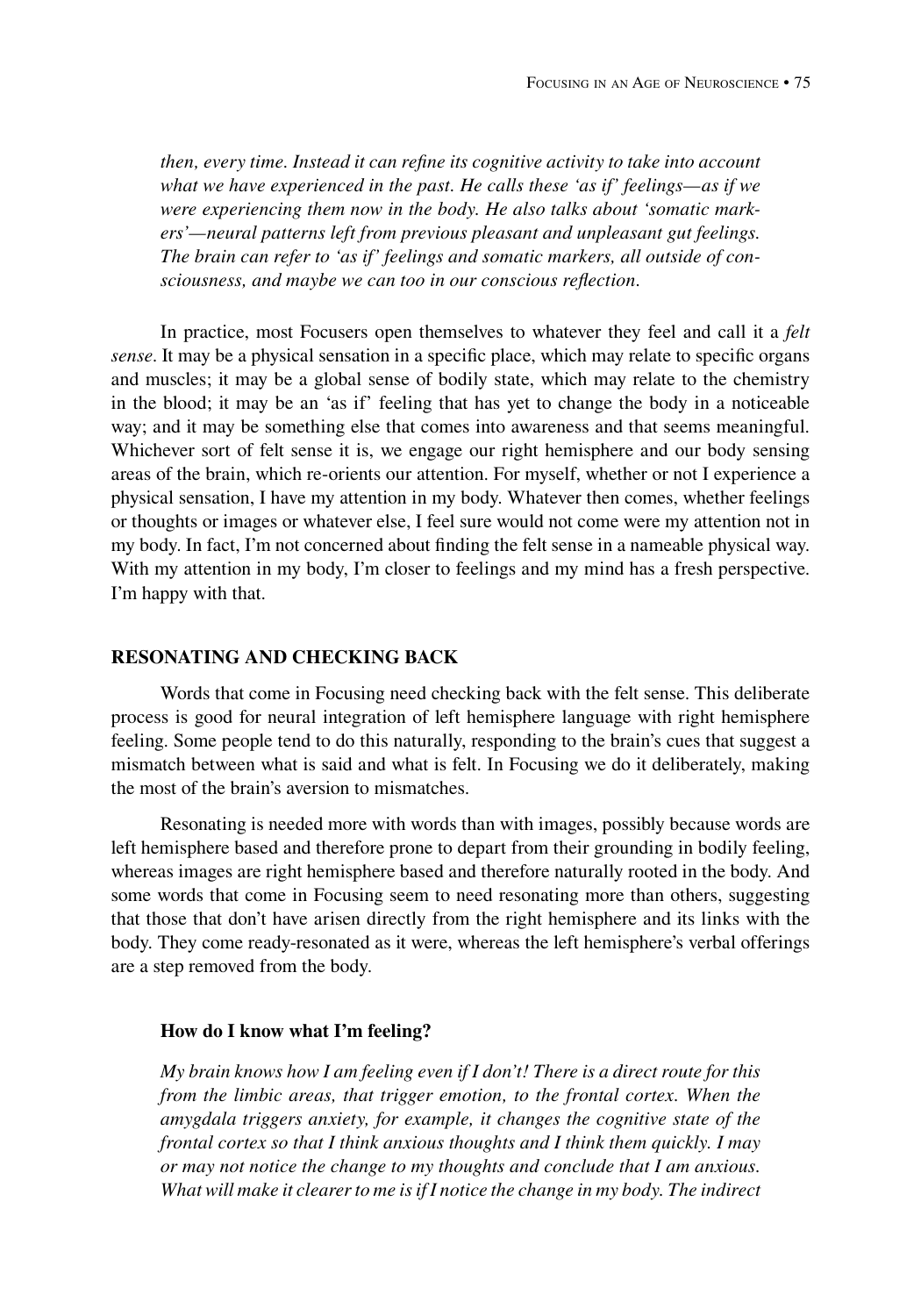*route for knowing what I am feeling involves the bodily changes triggered by the amygdala being fed back to the brain via the neural and chemical routes described above. These give the brain a more nuanced and in the moment picture of my emotional state—and me too, if I pay attention to my body.*

What an extraordinary achievement—the human capacity to describe our feelings to others! To do it satisfactorily, we must bring together sensing the body, allowing feelings to form in the mind, finding language that fits, and communicating it all in a way that another person can comprehend—so that their empathy and their hearing of our words match up in their brains.

In Focusing, we go to the trouble of checking each thing back with the body. McGilchrist says that whatever the left hemisphere has considered in detail needs to be returned to the right hemisphere for integration, because only the right can synthesize what both hemispheres know into a useable whole. If we accept the verbal and conceptual contributions of the left hemisphere without integrating them into the bodily and relational world of the right, we risk becoming detached from ourselves and others. So part of the value of Focusing is its insistence that we allow time and space for integration and synthesis into new wholes.

## **Allowing whatever wants to come, to come**

'See what wants to come', we like to say in Focusing, encouraging the mind to be open within. Our driven Western minds can find this tricky—they've been educated to favour the purposeful cogitations of the left hemisphere. For fresh mental content to arise spontaneously, we have to be a little relaxed, and tuned into feeling and body.

## **Fresh experience arises in the right hemisphere**

*McGilchrist again. He says the left hemisphere deals with its own virtual world of representations of things, which it juggles, refines and puts in order. But for something new to enter our mental world, the right hemisphere, with its connectedness to body, others and environment, is needed. All the fresh and new stuff of our minds arises on this side of the brain. The problem for us is that the left hemisphere cannot know what the right hemisphere knows, and it functions more efficiently if it doesn't have to deal with the right hemisphere's conflicting version of the world, so it tends to blot it out. But if it doesn't let the right hemisphere in again soon enough, it will find itself going round in circles that are stale and dull.*

For example, I am clearly leaning a lot on my left hemisphere in writing this article, as I have to order my thoughts, try to string them together in a coherent way, and polish up my words and sentences. But when I stop and do something else, sometimes a fresh idea for the article comes spontaneously, and I grab a notebook to write it down before it's lost. This is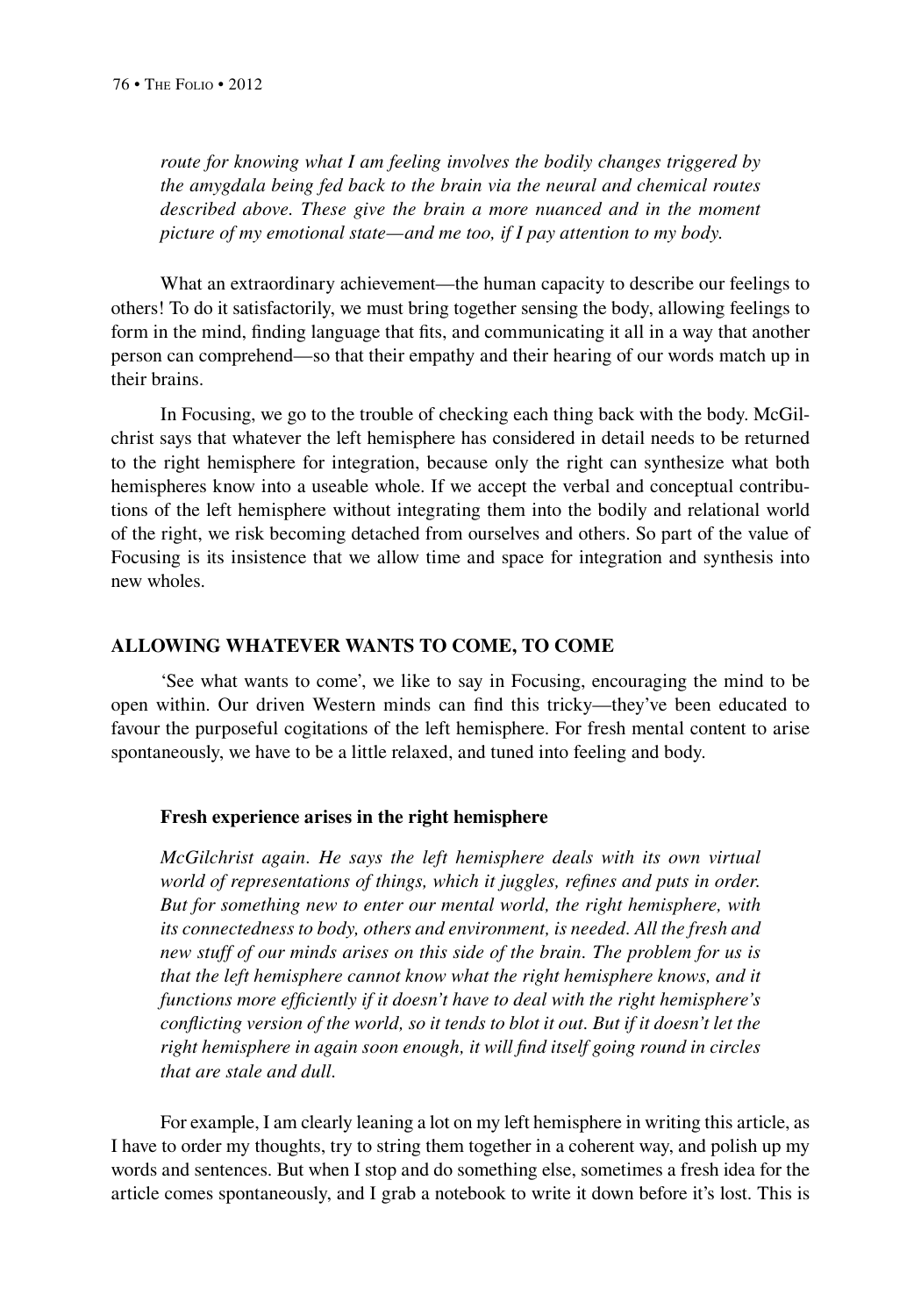a right hemisphere contribution. Then I have to find a way to fit it into the left hemisphere's world of representations, so that I can make use of it—not always an easy task.

# **Felt shifts**

Felt shifts in the body are the Holy Grail we seek in Focusing. They can come at any point in the process—but how do they arise in this dance of neurobiology and physiology? Somehow, by keeping our attention with the body and allowing what wants to come to come, the body sometimes relaxes and opens. Our breathing may deepen as the diaphragm muscle relaxes, other muscles may stop being so tense, the heart may slow down, the gut may relax, and blood chemistry may change as, for example, cortisol release is stopped and endorphin release started. All these changes come about through the parasympathetic nervous system, our autonomic switch for rest and relaxation.

## **More nervous systems: sympathetic and parasympathetic**

*The autonomic nervous system breaks down into two branches. The first is the sympathetic which gets the body aroused for action, stress, fight and flight. The second is the parasympathetic which does the opposite: it puts the body into rest mode, enabling good things like relaxation, digestion and sleep.*

My guess is that a felt shift enables brain and body to complete an emotional cycle that got stopped midway, leaving the body marooned in a sympathetic state of nervous arousal. With the openness to bodily feeling that Focusing encourages, these incomplete cycles can run to completion. And their completion triggers a parasympathetic response. It can seem to us as if the body takes over from the limited capacity of the brain to think it's way to feeling better, so the body must be cleverer than the head. We've already unravelled this understandable misunderstanding, but let's go into a little more detail.

## **The enteric nervous system: a second brain in the gut?**

*As well as the central and peripheral nervous systems, we have an enteric nervous system in the lining of the intestines. This fact led Michael Gershon of Columbia University in New York to write about the 'second brain in the gut' in the 1990's—and some Focusers got excited about it, as I recall. The enteric nervous system consists of neurons and synapses and the same neurochemicals (e.g. serotonin) that are found in the brain. But its job is to control digestion, so that the head brain need not bother with the detail of moving food around. As Gershon himself admits, the brain in the gut doesn't write poetry or think philosophy. But it does have a big effect on how we feel in our guts—and therefore on how we feel.*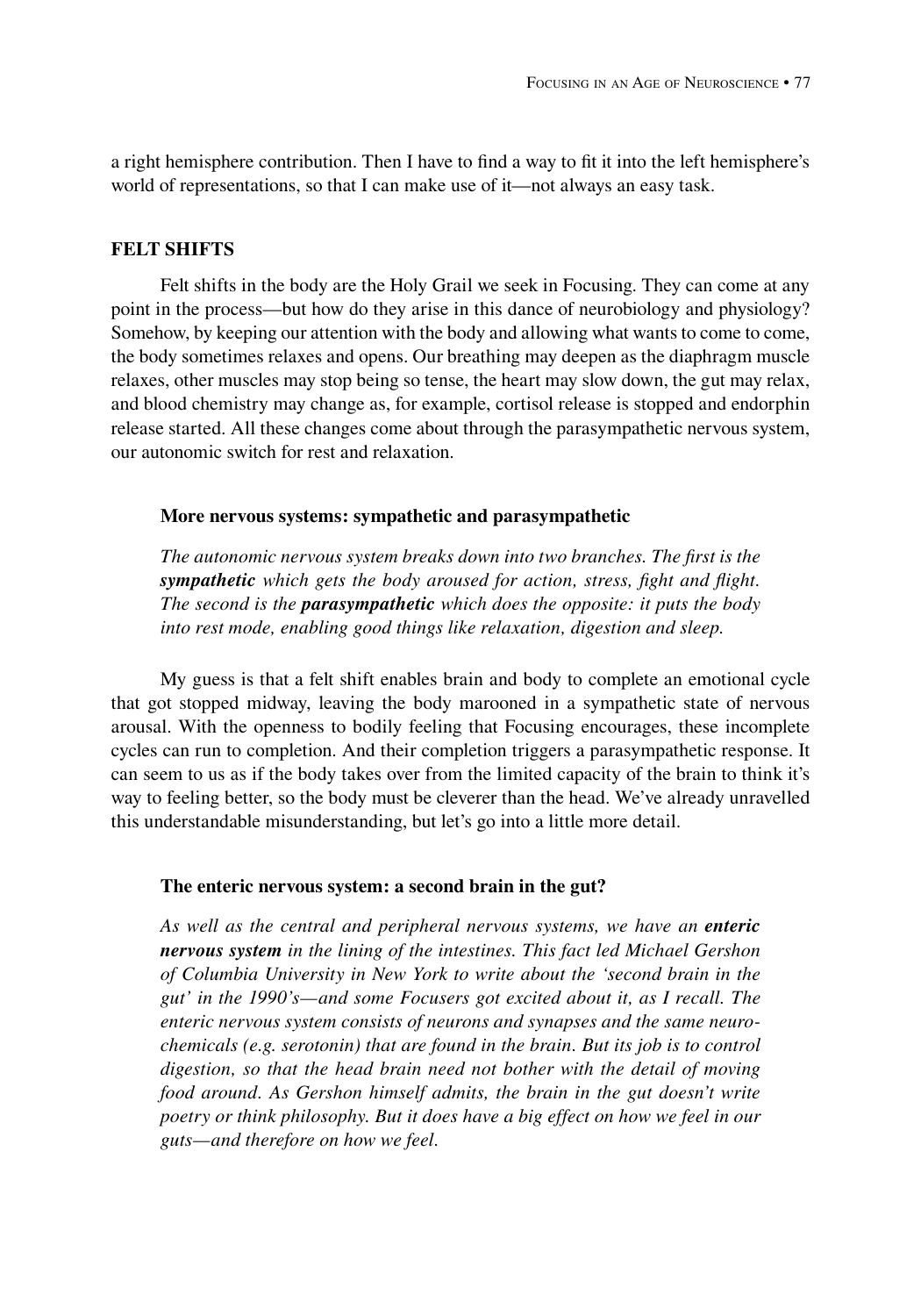*There is also a nervous system in the heart. Some rather wild claims have been made about the perceptual powers of this nervous system, but the reality seems to be that it looks after the movement of heart muscles. If this seems boringly mundane, remember that this nervous system governs the coherence and variability of heart rate which is of huge importance to our emotional and physical health.*

When the parasympathetic takes over from the sympathetic nervous system, the intestines start digesting food again. This gut movement is called peristalsis, and the theory of biodynamic therapy is that peristalsis includes psychoperistalsis—the digestion of food enables the digestion of stress (cortisol residues) in the gut. Psychoperistalsis feels good.

Why else do felt shifts feel good? The switch from sympathetic tension in the body to parasympathetic relaxation feels good—we like relaxing. Felt shifts move us from neurotic states of isolation to more open and connected ones—we rejoin the human race and feel more sociable again. With these shifts comes endorphin release: endorphins are the body's natural opiates that dampen pain and stress, and the subject matter of Candace Pert's *Molecules of Emotion*. There is probably also a release of dopamine, a neurochemical associated with the brain's 'reward' system that creates feelings of pleasure and with 'neuroplasticity'—the ability of the brain, throughout our lives, to grow new synapses so that we continue learning. Felt shifts have been shown to correlate with alpha waves, signifying a state of relaxed wakefulness in the brain (Don, 1977). Finally, a felt shift may involve a switch from a negative feeling state in the right hemisphere to more left hemisphere activity. An active left hemisphere correlates with feeling energised and outgoing, motivated to get on with our lives.

In a general sense, bringing conscious experience back into line with unconscious bodily regulation feels like a relief.

#### **body wisdom, the feeling of 'right', and fresh language**

The 'wisdom of the body' is much too intelligent an aspect of mind for the limited neural networks in the body—or for any other aspects of our physiology. Rather, it points to the sort of knowing that comes when we step out of left hemisphere cogitation into body awareness. It's an intelligence rooted in the right hemisphere's direct connections with the body rather than in the virtual representations of the left hemisphere. The mind is not in the body, really, but we need our felt experiencing to link mind and body and thereby open up the real breadth and depth of our minds.

Likewise, when something 'feels right', it seems as if our body knows something our conscious mind doesn't. But it's the right hemisphere that has this right feeling, in its wholistic, linguistically limited way. The body, however, is the compass for our relationship with our right hemispheres—we need it to find our way around in our less conscious feeling mind.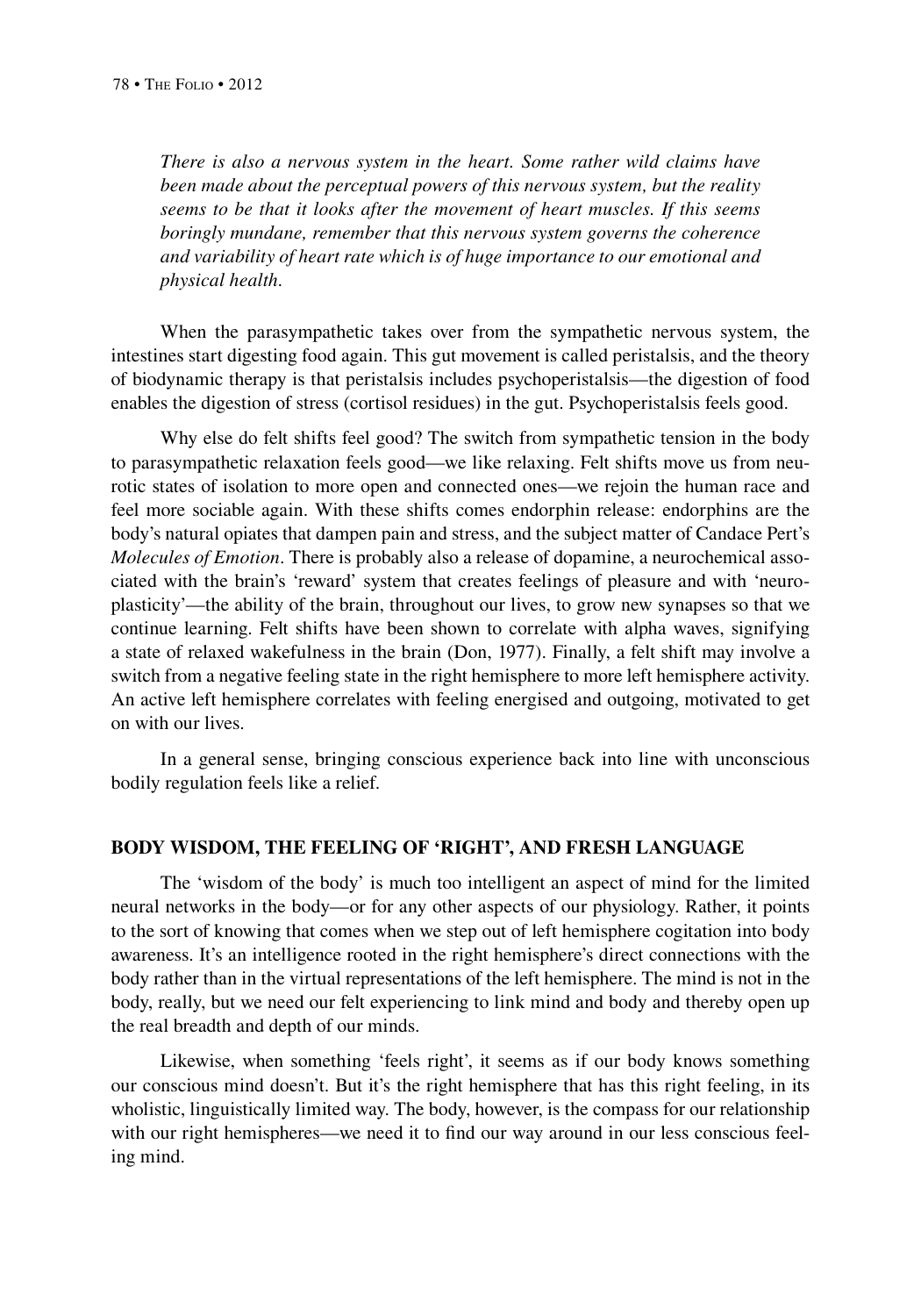Words may seem to 'come from' the body, but of course they don't really. However, words that arise in the right hemisphere—or that arise when the left hemisphere is not inhibiting the right—feel different from words that the left hemisphere juggles with. Language sometimes seems limiting, but no one would say that poetry, good literature or a Shakespearean soliloquy limits the human mind. The point here is how we allow language to arise.

## **Embodiment**

*McGilchrist summarises research that points to some surprising aspects of embodiment. Language is an embodied skill, the origins of which lie in the empathic communication of music. But in evolution its development has coincided with the grasping of objects, a left hemisphere specialisation. Syntax is rooted in the patterned sequences of limb movements in creatures that run. Metaphors derive from our experience as embodied creatures. The structure and content of thought lives in the body before we articulate it in language. Our concepts draw on the commonality of our bodies and of the environments we inhabit, so they are sometimes universal across cultures. And truth is mediated by embodied understanding and imagination, so that our common embodiment allows us to have common and relatively stable truths.*

Intuition is a term that refers to ways of perceiving and knowing that arise in the right hemisphere. And the mind changes as emotional states change. Just reflect on the difference in your mode of thinking, and what you think about, between being calm and contented or being anxious and fearful. Cognition is underpinned by affect, and neuroscience turns cognitive psychology upside down by revealing how emotion arises in subcortical areas that then change the cognitive state of the cortex. It's called the primacy of affect over cognition.

## **The listener brings the focuser's inner experience alive**

So far we have looked at one person alone with their brain and their body, but this is a hopelessly incomplete picture of real experience. We are social creatures, and our inner lives unfold in a world full of other people.

The right hemisphere attends to those around us (as well as to the body), and handles bonding and empathy. By contrast, the left hemisphere indulges in competition and selfbelief. When the two hemispheres are at odds in a relational situation, you get incongruence—whatever the left hemisphere says, the right hemisphere communicates something different, in part via the body. So when we turn attention to the body in Focusing, all the implicit stuff of communication becomes significant. The Focuser may experience the listener as supportive of touching into vulnerable feelings, but this does not always happen.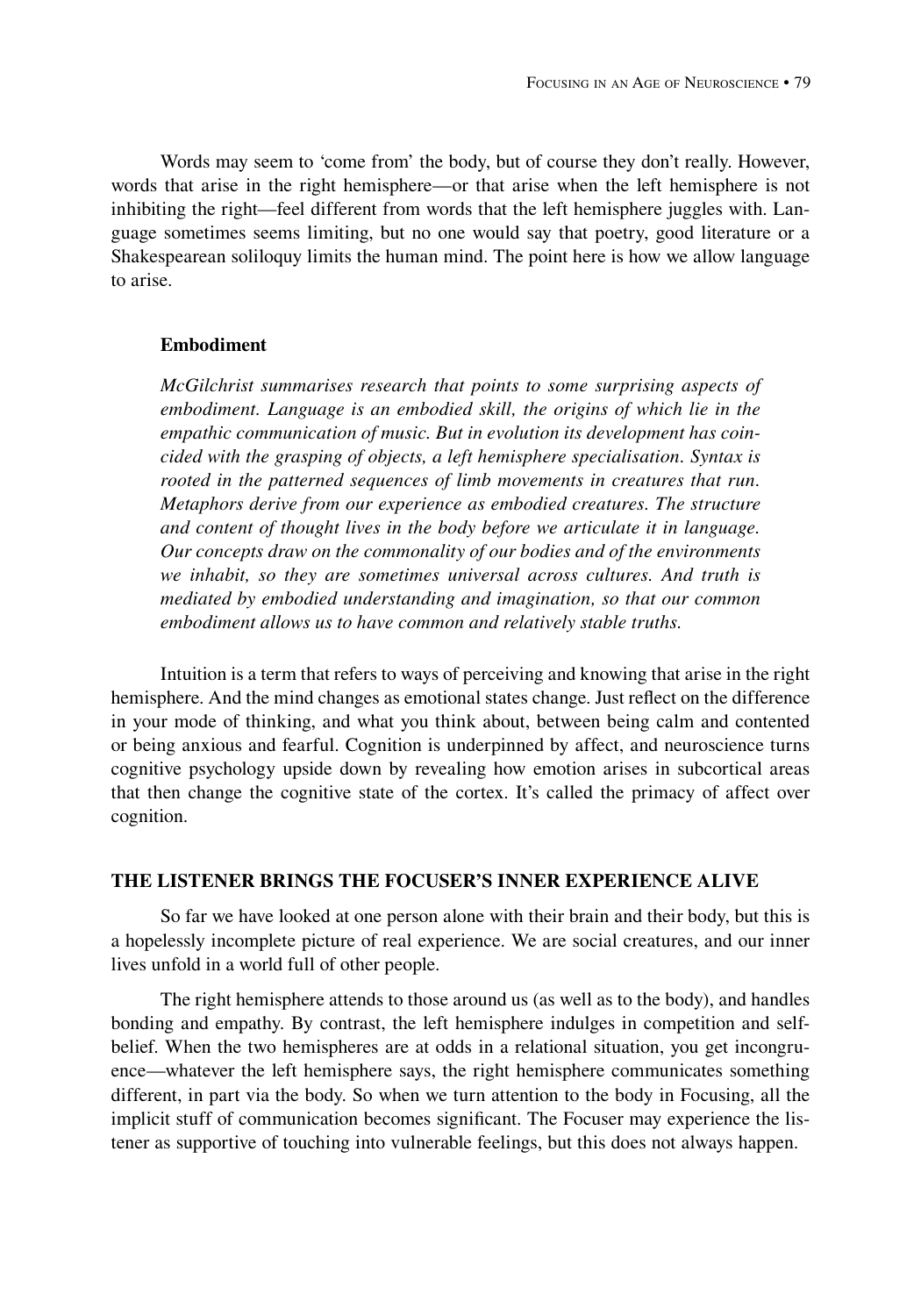#### **The social engagement system: life threat, danger or safety?**

*Stephen Porges, a psychiatry professor in Chicago, describes a part of the autonomic nervous system centred around the vagus nerve, one of the bundles of nerves linking brain to body, in this case the heart, the intestines, the facial muscles and the pharynx and voice box. He calls it the social engagement system—it is found in all mammals and in its human form enables us to engage with each other actively without becoming aggressive or defensive. It can be in one of three states: 'life threat' where you run or freeze, 'danger' where the fight aspect of the fight/flight response is triggered, or 'safety' where you can engage with others in rewarding ways.*

Sometimes being with another person as we explore body and feeling triggers danger. In Focusing, we try to create the conditions that will keep both the Focuser's and the listener's social engagement system in safety, otherwise the capacity to attend to a felt sense goes up in smoke. If we are not in safety, we can very quickly feel quite uncomfortable. The background to this discomfort may lie in the childhood experience of empathy or the lack of it, but we are not concerned with this in Focusing.

#### **Affect regulation**

*This is the ability to cope with the ups and downs of our emotional lives. It is learned in infancy through our attachment relationships. Problematic attachment patterns lead to problematic affect regulation, so our feelings can get out of control and we are unable to allow others to help us manage them. We need others for emotional support throughout our lives if we are to be on good terms with our body and feelings. Affect regulation is looked after by the right hemisphere, generally beneath the surface of consciousness.*

It follows that if in adulthood our capacity for affect regulation needs repair, then we need someone else to help us—to respond to us as mother wasn't always able to. The experiential listening skills of Focusing are of great value here in creating a form of empathy that perhaps mirrors the empathy young children need.

# **Bodily attention evokes images, transcendent experience and vulnerable feelings**

I hope we all agree that bodily attention evokes images, transcendent experience, and vulnerable feelings. It is certainly my personal experience, and something I have noticed many times when teaching Focusing to others.

Why images? Probably because they are a right hemisphere specialisation—let us say, the right hemisphere is better at images than the left. The left hemisphere deals in words and processes them serially, whereas the right deals in wholes—and an image is a whole.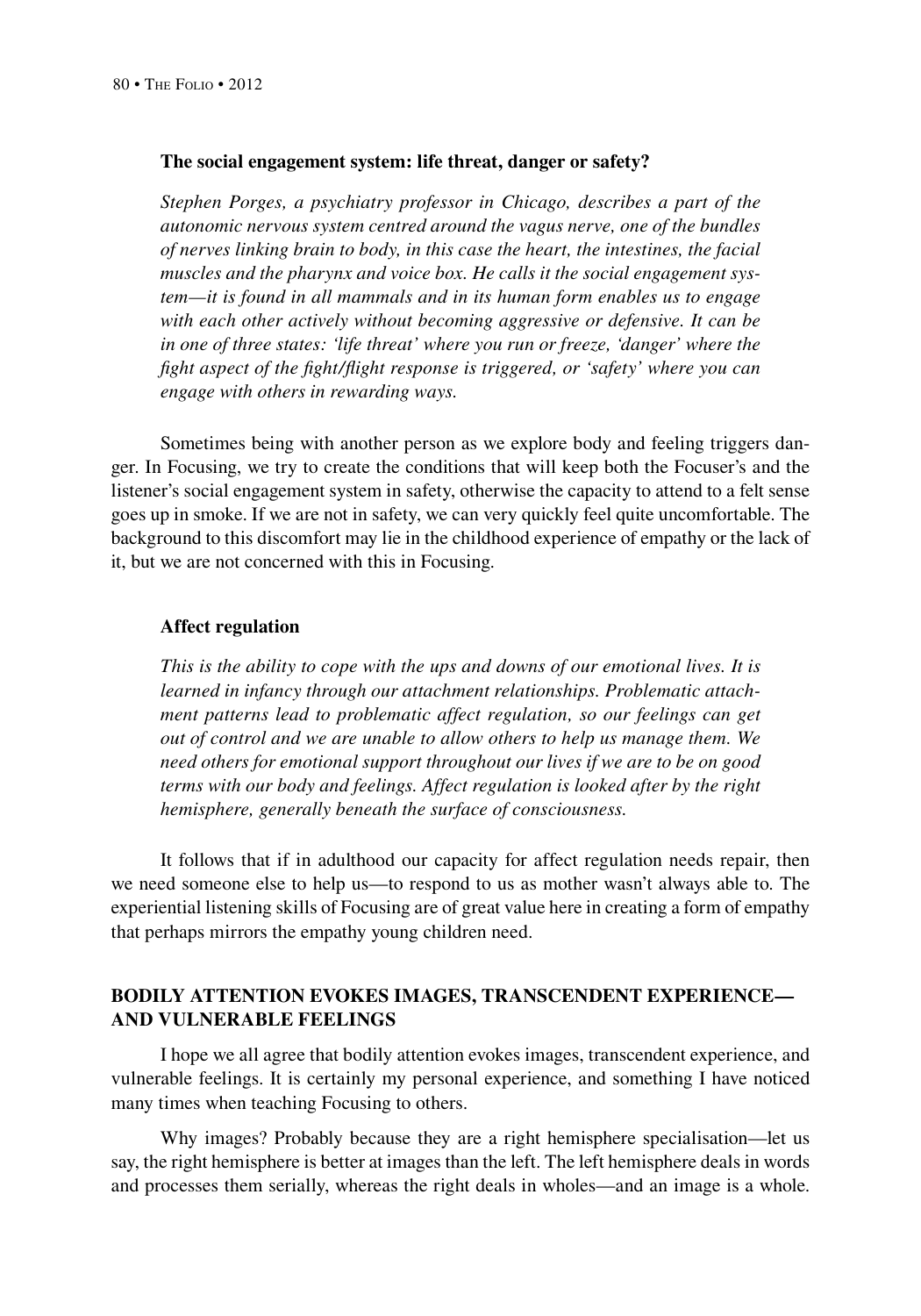By engaging the right hemisphere with bodily attention, images are more likely to arise in our stream of consciousness. Of course, just because one right hemisphere function is stimulated doesn't mean that all the other ones are, as well. Nevertheless, as already mentioned, right hemisphere areas are more interconnected than left hemisphere areas are, so there is a tendency for one of its specialised functions to trigger another. Experience of Focusing would certainly suggest so.

Why transcendent experience? Because transcendent experiences also arise in the right hemisphere. Research into meditation shows that the particular patterns of brain waves (patterns of neural firing through large areas of the brain) that are evoked begin in the right hemisphere and then move into the left, as well. Bodily attention sometimes may be a way to trigger the right hemisphere going into transcendent mode. Meditation research also shows that less activity in the right parietal lobe can dissolve the boundary between the sense of self and the sense of non-self, leading to experiences of unity with others. Of course, if we go too far in this direction in Focusing, we lose the sense of the body.

And why vulnerable feelings? The emotional aspect of the hemispheric divide now looks like this: the left hemisphere is biased for anger, the right for sadness, while positive feelings involve both. In Focusing, it is common for sad feelings and tears to arise, and much more rare that anger unfolds (as opposed to recognising anger as an aspect of a larger felt sense). It is also common for the Focuser, especially if new to Focusing, to experience anxiety when turning attention to the body. Many people carry a fear of encountering unresolved traumatic experience, and if we put our attention in the body we run into it, so we stay away—which may be why some people do not want to do Focusing in the first place. But Focusing is also good for creating the conditions for safety that enable scary and painful feelings to be approached.

#### **Conclusion**

There are many ways to ground ourselves back into the inner world of feeling and body when we have become disconnected—in McGilchrist's language, to return the emissary to his master. Music, dance, art . . . the list is long and includes having a good conversation with a friend. Probably most, if not all, spiritual practices achieve this grounding in some way. Focusing is a particular way of achieving such a grounding, and it has the advantage of embracing feeling, the body, creative self-expression, and relating when we have a listener. Here is a way to liberate the left hemisphere from the trap of the virtual world it has created for itself and to which it is so attached, and return it to the embrace of the right hemisphere, whence all our experience originated in the first place. No wonder there is both resistance to Focusing and delight when we let go to felt experiencing!

## **The left hemisphere 're-presents', the right 'presences'**

*Returning to the relationship of the cerebral hemispheres, McGilchrist details research showing that the left hemisphere is dependent on the right hemisphere, because it is the latter that is connected to the body and therefore the*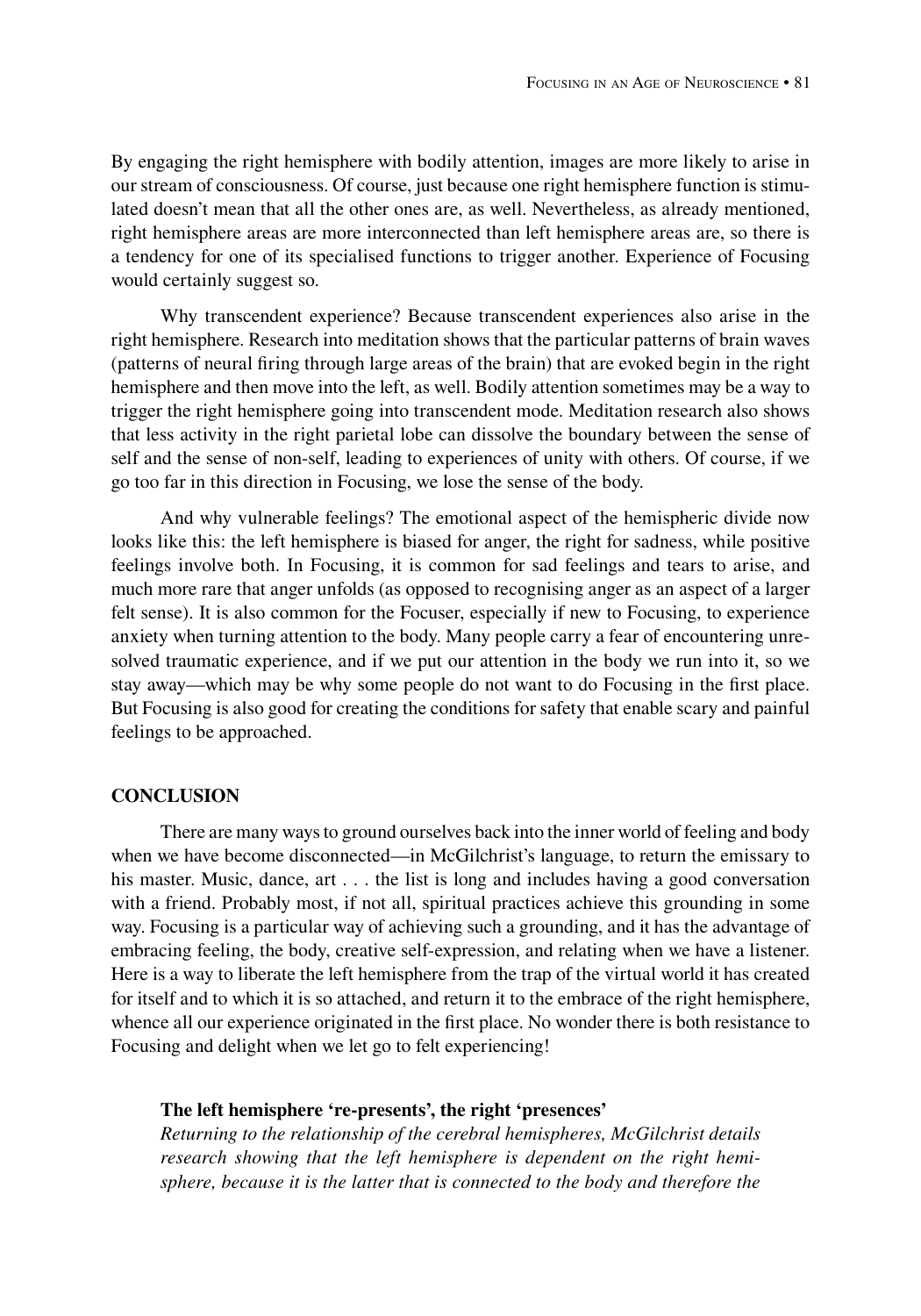*outside world. The problem is that the left hemisphere behaves as if it weren't so dependent. It likes to grab what arises from the right hemisphere, conceptualise it, and then hold onto the concept while ignoring the experiential ground it came from. The left hemisphere just loves a good theory. It is always engaged in some purpose, while the right hemisphere has no designs on anything and is content to just notice what is. An outcome of this arrangement that may be of surprise is that while the left hemisphere likes to categorise things, the right likes to discriminate amongst fine detail, hence its tendency to throw up little feelings of 'something doesn't seem right here'. The right hemisphere sees things as wholes in their context, while the left sees things abstracted from their context and breaks them down into parts. The job of the left hemisphere is to make the implicit explicit, bringing things into focus so we can apply our will to what we see. McGilchrist says it re-presents, whereas the right hemisphere 'presences'.*

The world of the 'unit model' that Gendlin berates, where everything is broken into pieces and measured, would seem to be a left hemisphere one where the emissary may betray the master. The world of his *Process Model* is an attempt to re-instate the right hemisphere and the master in their rightful place, describing how even the concepts for understanding it are of a different nature from those we are accustomed to with a left hemisphere perspective.

I don't advocate trying to explain everything about Focusing with neuroscience. Let's keep a space for the mystery of experience that unfolds from within. But neuroscience does offer some fresh maps of the territory. For example, how about seeing the *inner critic* as the left hemisphere's comments on the right hemisphere's original contribution . . . if we float the question this way, where might it lead us?

Using science to look at our Focusing experience is an example of integrating both hemispheres. Grounding this exercise in our experience means we can avoid the absurd situation whereby science tries to explain even where it denies our personal experience. We can use it instead to elaborate on our experience where it seems to shed some light upon it.

# **REFERENCES**

Damasio, A. (2010). *Self comes to mind.* London: Heinemann.

Damasio, A. (2000). *The feeling of what happens.* London: Heinemann

Damasio, A. (1994). *Descartes' error.* New York: G.P.Putnam's Sons

Gendlin, E. T. (1981). *Focusing.* New York: Bantam.

McGilchrist, I. (2009). *The master and his emissary.* London: Yale University Press.

Nataraja, S. (2008). *The blissful brain.* London: Octopus Publishing.

Norman D. (1977). The transformation of conscious experience and its EEG correlate*. Journal of Altered States of Consciousness. 3* (2).